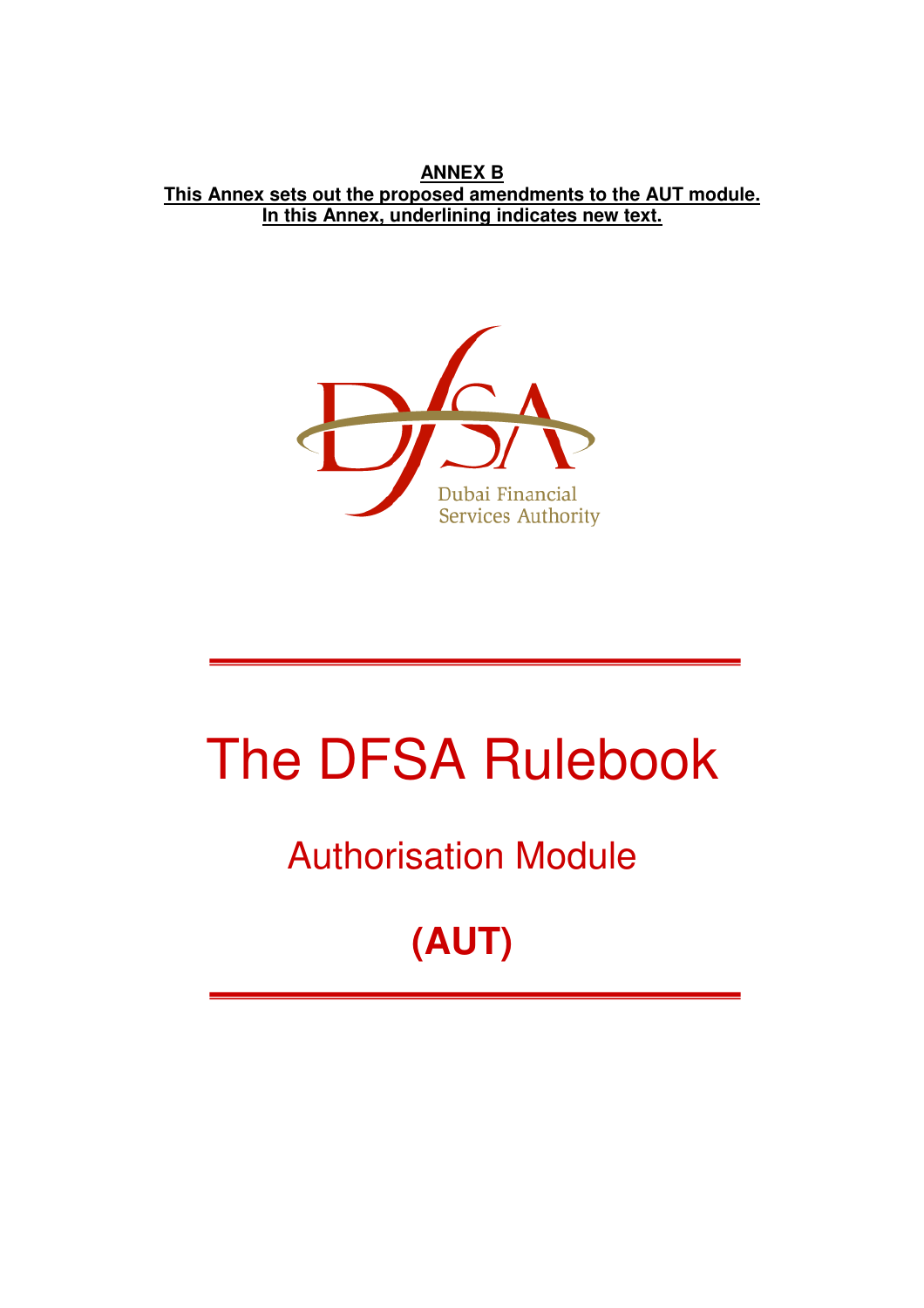

# **6 WITHDRAWAL OF A LICENCE**

# **6.1 Application**

**6.1.1** This chapter applies to an Authorised Firm applying to have its Licence withdrawn.

### **6.2 Withdrawal of a licence at an Authorised Firm's request**

- **6.2.1** An Authorised Firm seeking to have its Licence withdrawn must submit a request in writing stating:
	- (a) the reasons for the request;
	- (b) that it has ceased or will cease to carry on Financial Services in or from the DIFC;
	- (c) the date on which it ceased or will cease to carry on Financial Services in or from the DIFC;
	- (d) that it has discharged, or will discharge, all obligations owed to its customers in respect of whom the Authorised Firm has carried on, or will cease to carry on, Financial Services in or from the DIFC; and
	- (e) if it is providing Trust Services, that it has made appropriate arrangements for the transfer of business to a new trust service provider and the appointment, where necessary, of new trustees.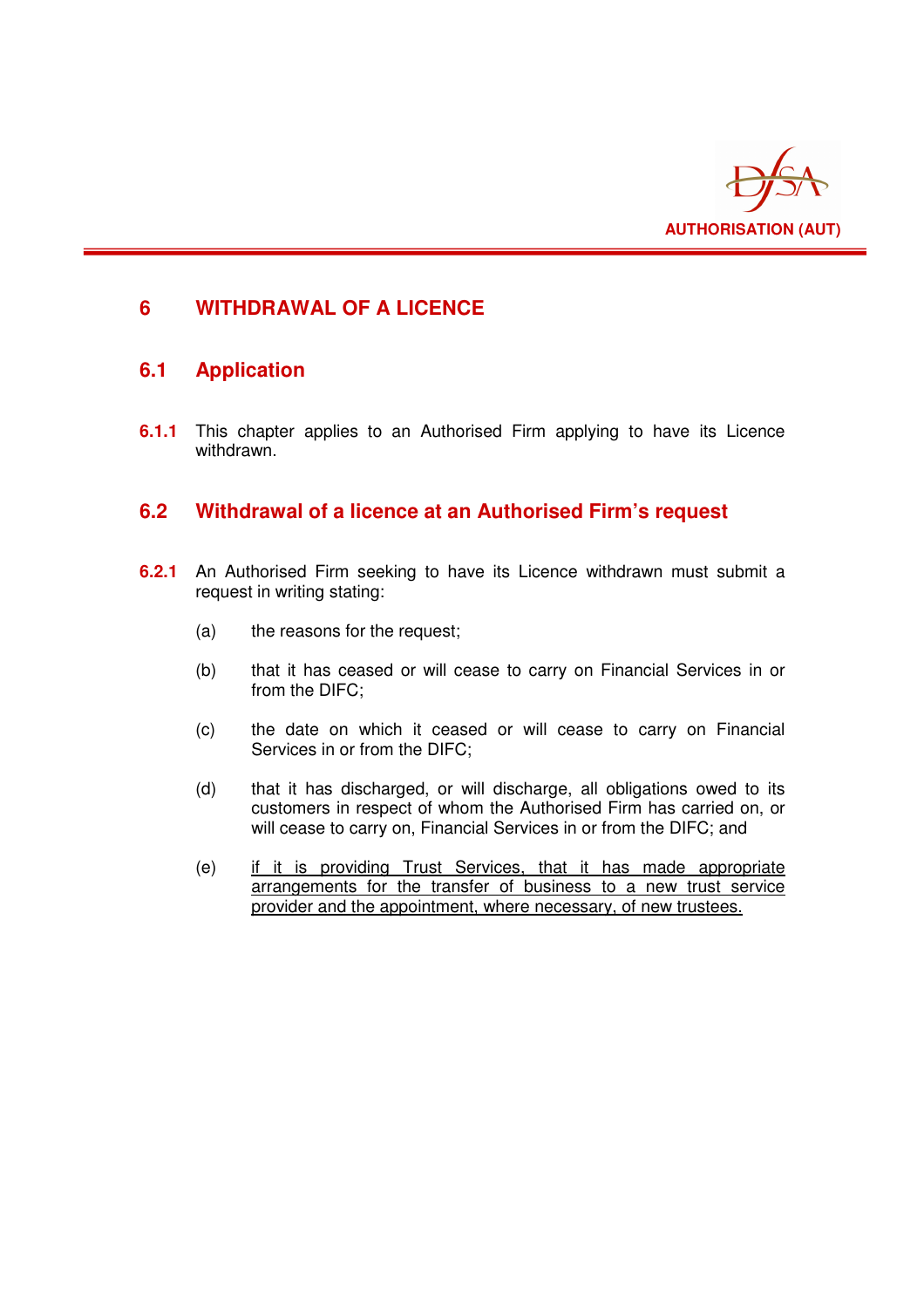

# **9.5 Fitness and propriety of Authorised Individuals**

- **9.5.1** In considering whether an individual is fit and proper to be an Authorised Individual in respect of one or more Licensed Functions, the DFSA will consider the individual's:
	- (a) integrity;
	- (b) competence and capability;
	- (c) financial soundness;
	- (d) proposed role within the Authorised Firm; and
	- (e) any other matters set out in App1.3.
- **9.5.2** In Rule 9.5.1, an individual may not be considered as fit and proper where:
	- (a) he is bankrupt;
	- (b) he has been convicted of a serious criminal offence; or
	- (c) he is incapable, through mental or physical incapacity, of managing his affairs.

#### Guidance

Article 58 provides that the DFSA may suspend or withdraw an Authorised Individual's status where he is no longer considered fit and proper to hold such status.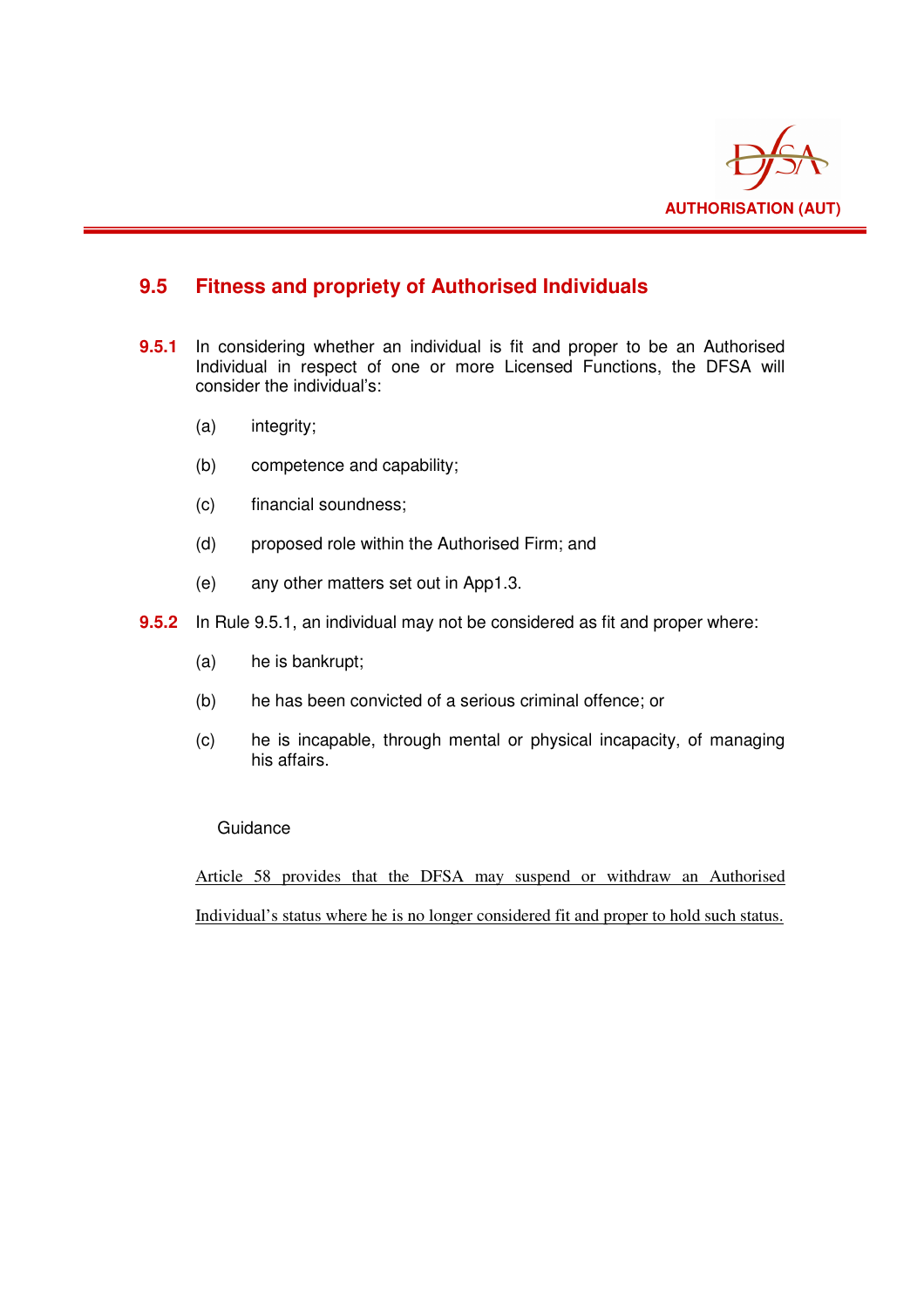

When suspending or withdrawing an Authorised Individual status of a Person acting as trustee, the Trust Service Provider shall ensure that a new trustee is appointed to replace the trustee in question and that proper arrangements for the transfer of legal ownership are made.

# **10.2 Functions**

**…..** 

# **10.2.2 Licensed representative**

- (h) The Licensed Representative function is carried out by an individual who is performing one or more of the following Financial Services:
	- (i) Managing Assets;
	- (ii) Arranging Credit or Deals in Investments;
	- (iii) Advising on Financial Products or Credit;
	- (iv) Dealing in Investments as Agent;
	- (v) Dealing in Investments as Principal;
	- (vi) Managing a Profit Sharing Investment Account; or
	- (vii) Providing Trust Services excluding the Provision of Trust Administration Services;

on behalf of an Authorised Firm where such Financial Services are carried on from an establishment maintained by the Authorised Firm in the DIFC.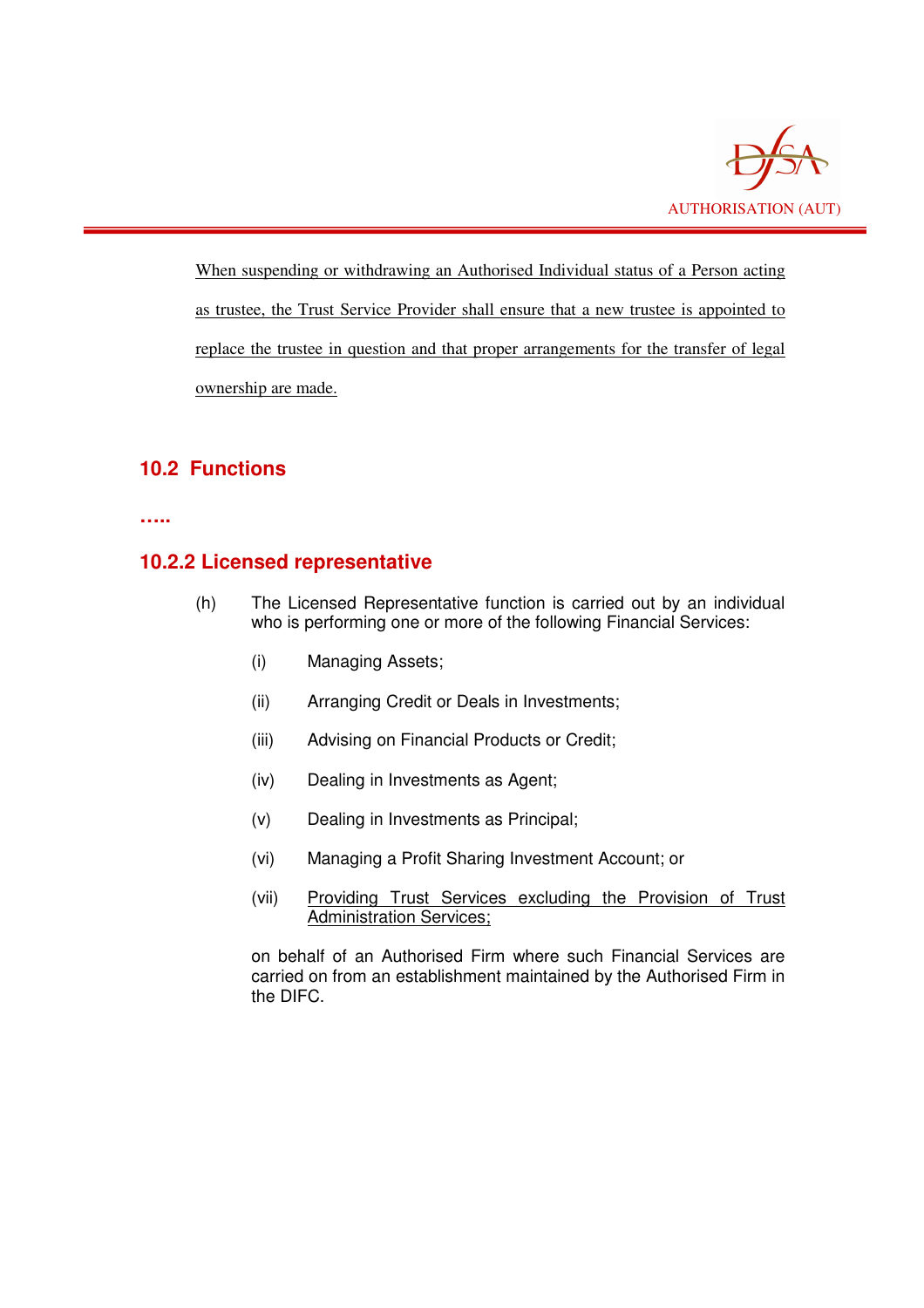

### **10.3 Mandatory appointments**

- **10.3.1** An Authorised Firm must make the following appointments and ensure that they are held by one or more Authorised Individuals at all times:
	- (a) Senior Executive Officer;
	- (b) Finance Officer;
	- (c) Compliance Officer; and
	- (d) Money Laundering Reporting Officer.

#### **Guidance**

1. The DFSA will only authorise an individual to perform more than one

Licensed Function where it is satisfied that the individual is fit and proper to

perform each Licensed Function or combination of Licensed Functions

concerned.

- 2. In the above situation the DFSA will need to be satisfied that the individual will be able to carry out his role effectively, is fit and proper to do so, and that there are no conflicts of interest or that any actual or potential conflicts of interest are appropriately managed.
- 3. Notwithstanding this Rule an Authorised Firm would generally be expected to separate the roles of Compliance Officer and Senior Executive Officer. In addition, the roles of Compliance Officer, Finance Officer and Money Laundering Reporting Officer would not expect to be combined with that of Licensed Representative unless appropriate monitoring and control arrangements independent of the individual concerned will be implemented by the Authorised Firm. However, it is recognised that, on a case by case basis, there may be exceptional circumstances in which this may not always be practical or possible.
- **10.3.2** The Authorised Individuals referred to in Rule 10.3.1(a), (c) and (d) must be ordinarily resident in the U.A.E.
- 10.3.3 The Authorised Individuals referred to in Rule 10.3.1 (c) and (d) must not act also as trustees on behalf of the Trust Service Provider.
- **10.3.4** An Authorised Firm which is a Body Corporate, other than a Limited Liability Partnership: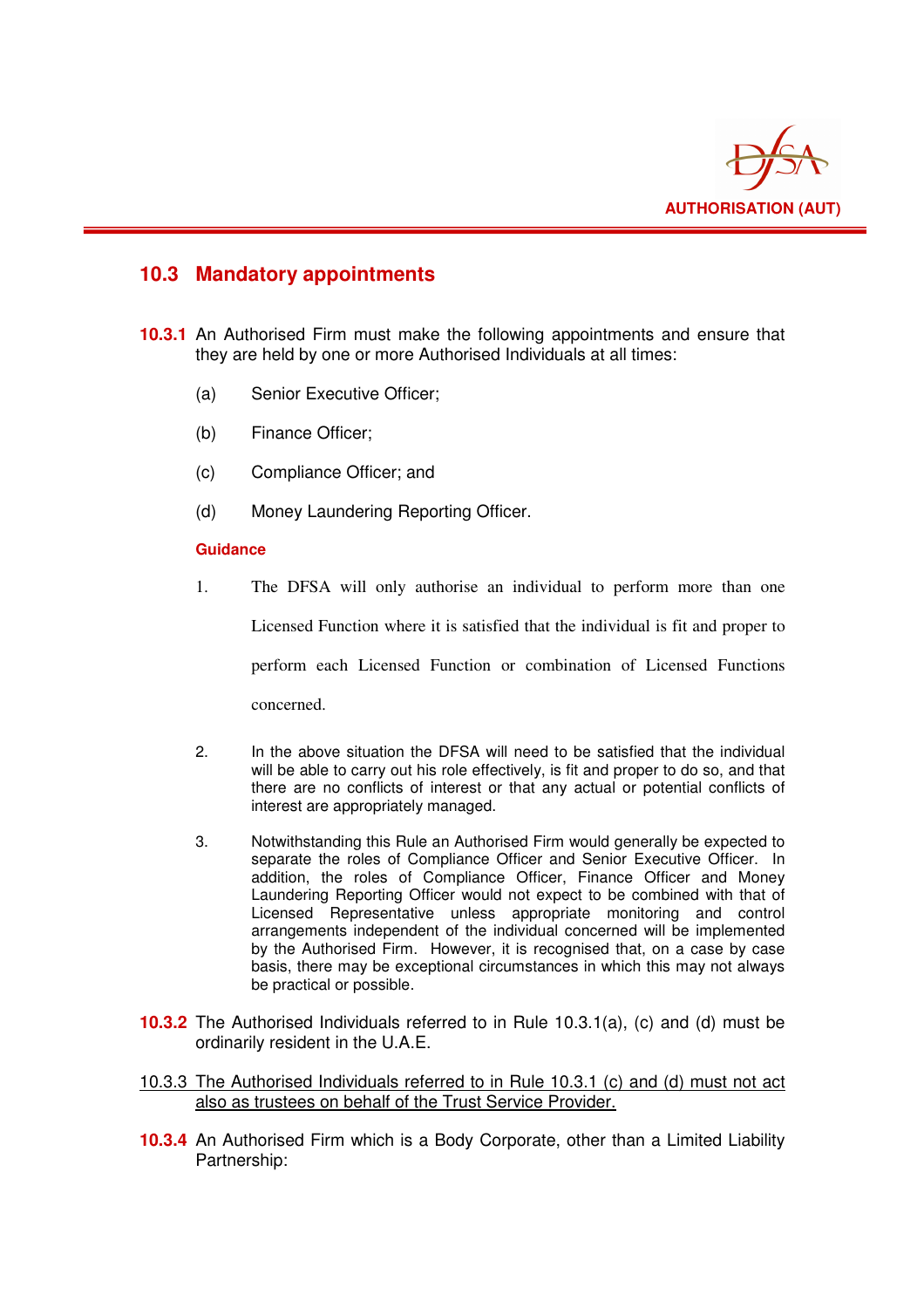

- (a) whose head office and registered office is located in the DIFC, must register with the DFSA all of its Directors as Licensed Directors;
- (b) whose head office and registered office is not located in the DIFC must register with the DFSA at least one of its Directors as a Licensed Director who is ultimately responsible for the Authorised Firm's Financial Services carried on in or from the DIFC.

#### **11.2 Assessing competence**

- **11.2.1** (1) An Authorised Firm must not permit an individual to perform a Licensed Function on its behalf, except as permitted by section 9.4 unless that individual is an Authorised Individual who:
	- (a) has been assessed by the Authorised Firm as competent to perform that Licensed Function in accordance with Rule 11.2.2; and
	- (b) in respect of the Licensed Function of Licensed Representative;
		- (i) that individual holds, or is exempt from having to hold, a relevant qualification in accordance with Rule 11.3.1; or
		- (ii) only performs that Licensed Function while under appropriate supervision by an Authorised Individual assessed as competent under Rule 11.2.2 and Rule 11.3.1 in respect of the same activity.
- **11.2.2** In assessing the competence of an individual, an Authorised Firm must:
	- (a) obtain details of the knowledge and skills of the individual in relation to the knowledge and skills required for the role;
	- (b) take reasonable steps to verify the relevance, accuracy and authenticity of any information acquired;
	- (c) determine whether the individual holds any relevant qualifications with respect to the Licensed Function or Licensed Functions performed, or proposed to be to performed, within the Authorised Firm;
	- (d) determine the individual's relevant experience; and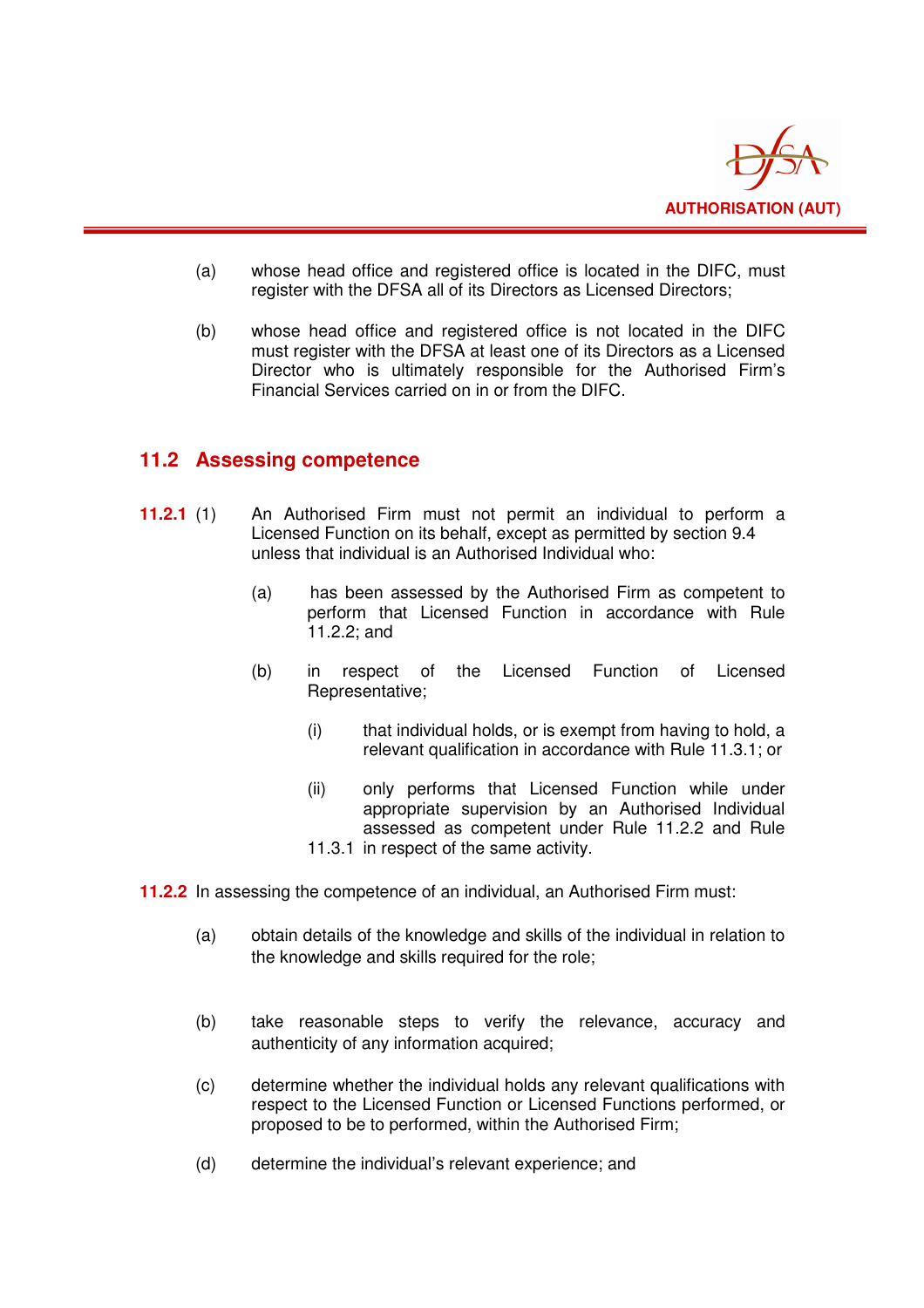- (e) determine the individual's knowledge of the Authorised Firm's relevant systems and procedures with respect to the type of business to be, or being, conducted by the individual on behalf of the Authorised Firm.
- **11.2.3** An Authorised Firm must be satisfied that an Authorised Individual:
	- (a) continues to be competent in his proposed role;
	- (b) has kept abreast of relevant market, product, technology, legislative and regulatory developments; and
	- (c) is able to apply his knowledge.